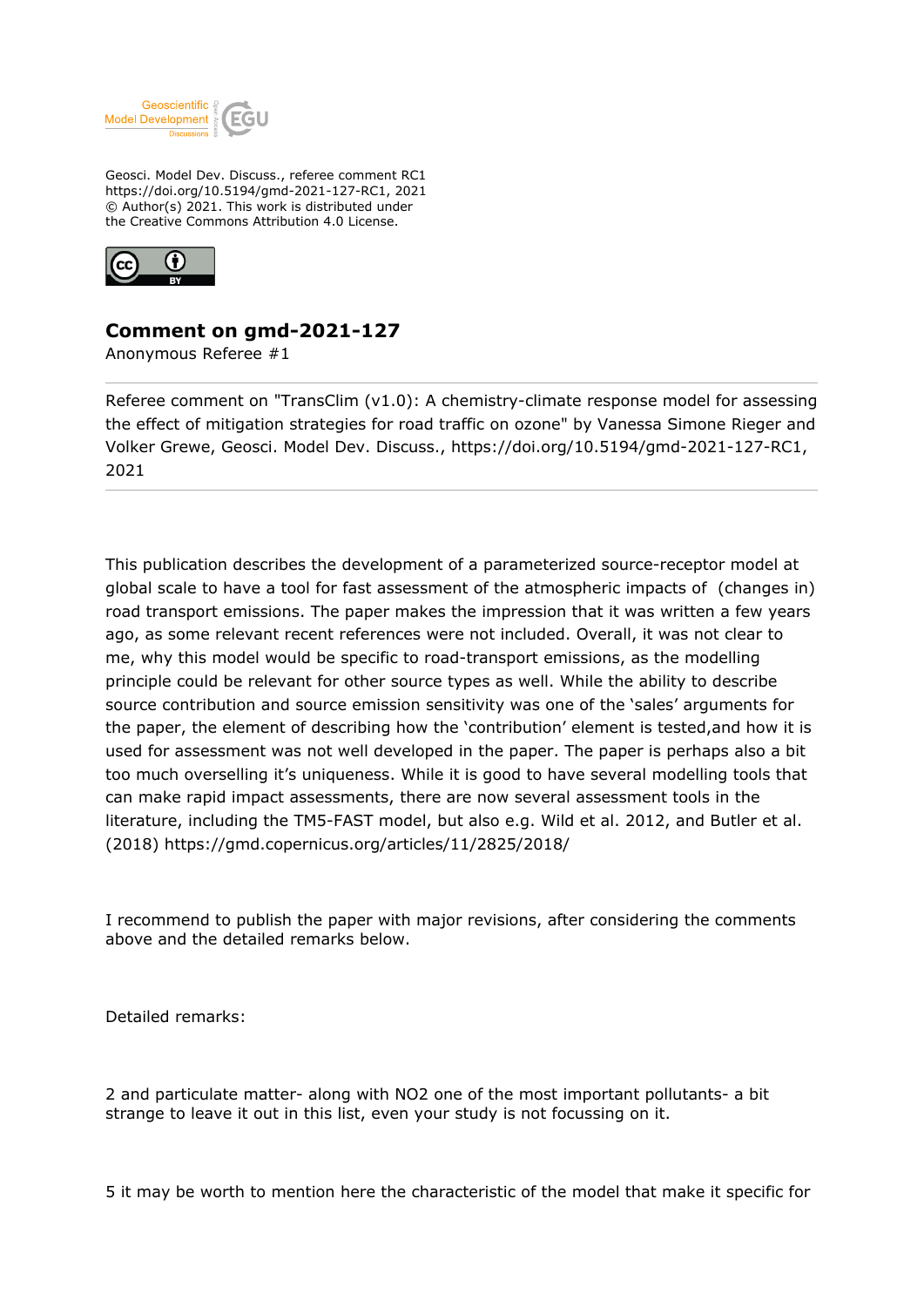transport. In general such models do not need to be specific for transport, but could be applied to any sector.

 4 I understand that you define impact on two dimensions: response and contribution. This needs to be clearer highlighted in the abstract. The combined approach to contribution and responses (I think) is what makes Transclim and this analysis special. (?)

24 and probably more than this, including methane (for certain engine types) and HCFCs/HFCs from airconditioers.

25 here you correctly include PM (but not in abstract). And PM is influencing ozone through heterogeneous reactions.

35 Most studies? Are there studies that don't and why?

37 What did Reis and Tagaris find? Sentence is is now without purpose.

39 Explain better what the 0.8 % refers to. Global ERF; German ERF, 0.8 of world traffic? I can imagine many possibilities…The 5 mK is a global number, or Germany?

41 to 52. This paragraph, which is essentially the overall method is not terribly well elaborated. I propose you first indicate that you want a method and tool that can both assess sensitivity to emission changes, and current contribution and call that impact. I don't really see why an emission perturbation is solely defining impact. Later you define 'total effect' an unnecessary and ambiguous term. Clear language may help the understanding. L. 43- I only partly agree that perturbation method do not take non-linear relations into account- for instance a perturbation on a preindustrial situation would give a very different result from the perturbation of present-day. I propose: "depending on the chemical regime, large errors may occur when extrapolating emission perturbation relationships to larger perturbations." L44 'it quantifies only impact of emissions': apart from what is impact, I think it is important that you talk here about emission perturbations (sensitivities).

57 unclear until this point what you do with methane- from a variety of perspectives. Although direct emissions may not be terribly high, indirect emissions may be more significant, e.g. from oil and gas production. A large part of the fuel is used for transport. Changes in emissions of NOx, VOCs, and CO will affect the lifetime of CH4 on timescales of up to ca. 20 years. There are methods how to include the effect of lifetime changes on CH4 itself (an important effect) and O3. Here or before it should be already be mentioned if/how this is included.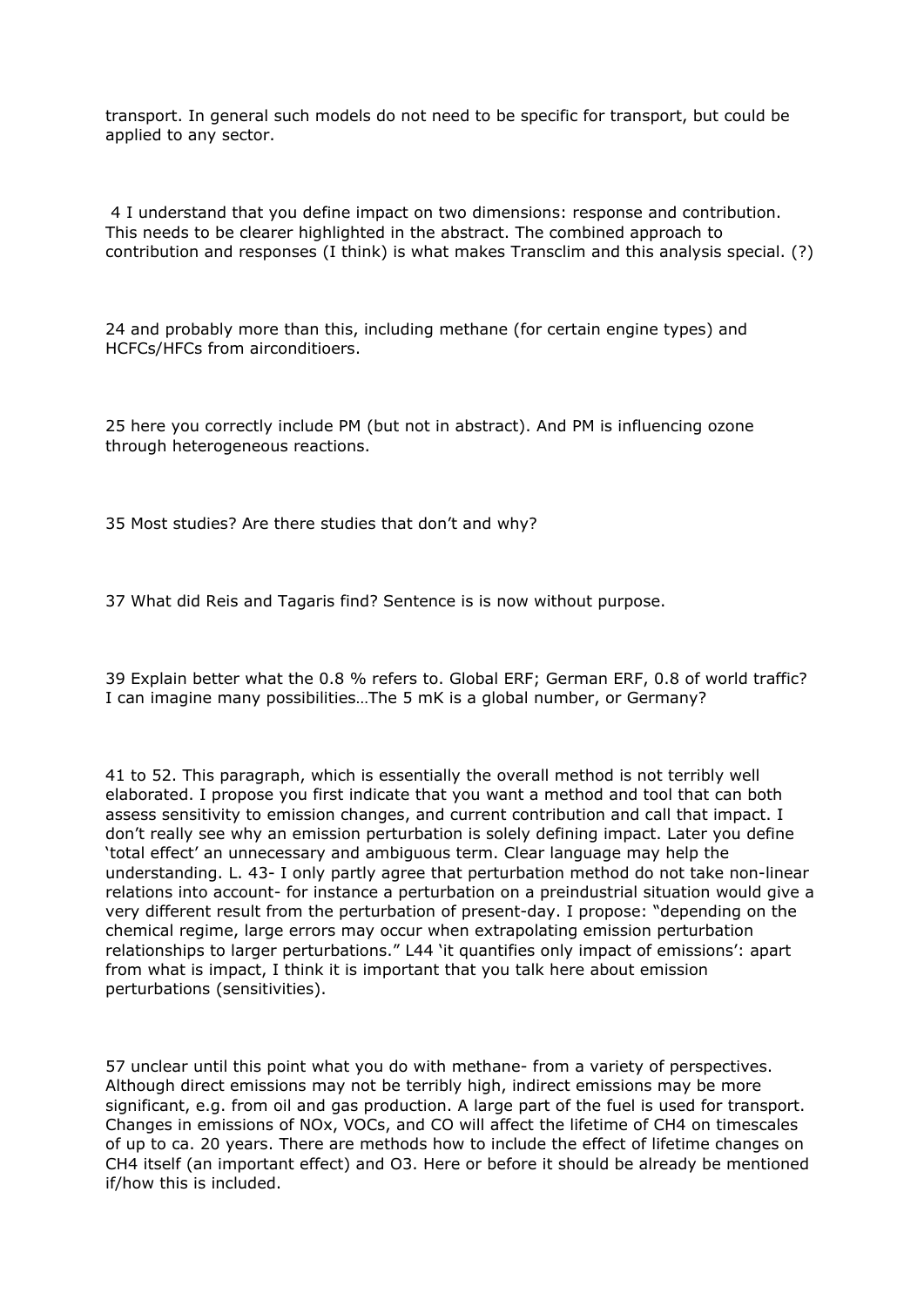73 The graph is not extremely informative, as it doesn't provide much insight in 1) the scale of emission perturbation (grid, region, world?), the type of perturbation (annual, monthly, all components together, or separate, size of perturbation), time scale of effects, equilibrium or transient…. Is this figure needed?

89 This section is in part not requirements but rather a description of assumptions. Rename?

93 where is CH4?

97 As explained before, most models consider non-linearity. The point is that the nonlinear response to changes should be computed within I a certain margin of accuracy.

98 Explain why you think the choice of these big continental scale regions is appropriate for the problems that need to be quantified.

l03 Again here: calculate is one thing, but with which accuracy. Is this ERF or RF. In either case to what extent is this state of the art and method?

105 Background refers to a hypothetical situation without (transport?) emissions. Is this what is meant. Or do you rather mean that the large ozone trajectory according to socioeconomic and technological assumptiosn as used in the climate community should be considered. Also note that the RCps are now superseded by SSPs (with some consequences for emission trajectories). This is not a major issue for the concept, but this could be mentioned somewhere.

107 this is about specifying efficiency and accuracy.

111 (Figure 2). Please clarify if the red dots are representing what has be done in terms of perturbations. In this case it may be a bit problematic that not more perturbation lower than 1 have been implemented, as in several world regions this may be the overall trajectory that emissions are going already, and will even more so go in future. It is also not very clear how the point 6 is taken into account (changing baseline ozone).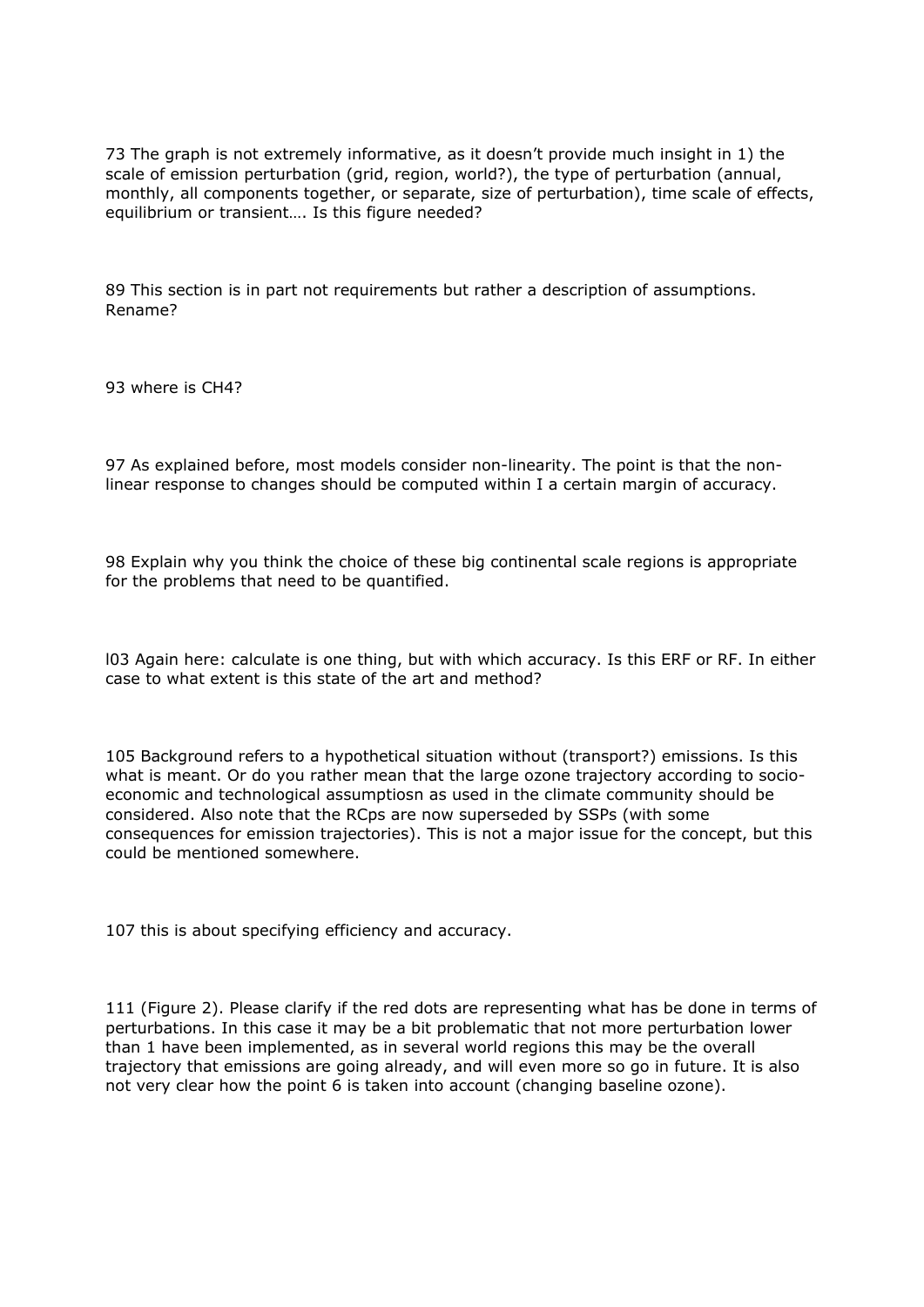131 what is a standard computer? What do you calculate for an emission scenario, each year, every 10 years?

138-146 in an earlier part of the text it should already be explained what problems need to be solved, and why these large regions are appropriate for this.

156-169 Again some further rationale for this model set-up should be provided. Nowadays (2021) 2.8x2.8 doesn't look very state-of-the art (e.g. look at the Van Dingenen paper (2018), that use a 1x1 resolution. Is the high vertical resolution needed in view of the course horizontal resolution? Why 'free running' (I assume you mean not constrained by (re-) analysed data?)- where there could be clear advantages of putting some constraints- e.g using prescribed SST or nudging. Is the explanation in l. 176?

176 I have no idea what a QCTM mode is- abbreviations need to be duly explained

173-184. Overall this makes a sound impression, it would help the reader to explain why this is important, and what kind of 'improvements' are found compared to more conventional 'off-line' calculation of radiative forcing.

185 MaccCity (if I remember well based on EDGAR3) is pretty old by now- and goes up to 2000 (?). I understand that the development of this paper has been taken a while, but there are now inventories like EDGAR5, CEDs that have updated emissions with more recent years.

195 see similar information in Van Dingenen.

198 Can you specific how many simulations are available, and also how the change baseline according to RCP was considered? As a first dimension?

247 This synthetic emission is instructive, intuitively I would say that one can still expect problem in Northern Europe (as well as western Europe, Germany) where 'titration' effects can mess up the analysis.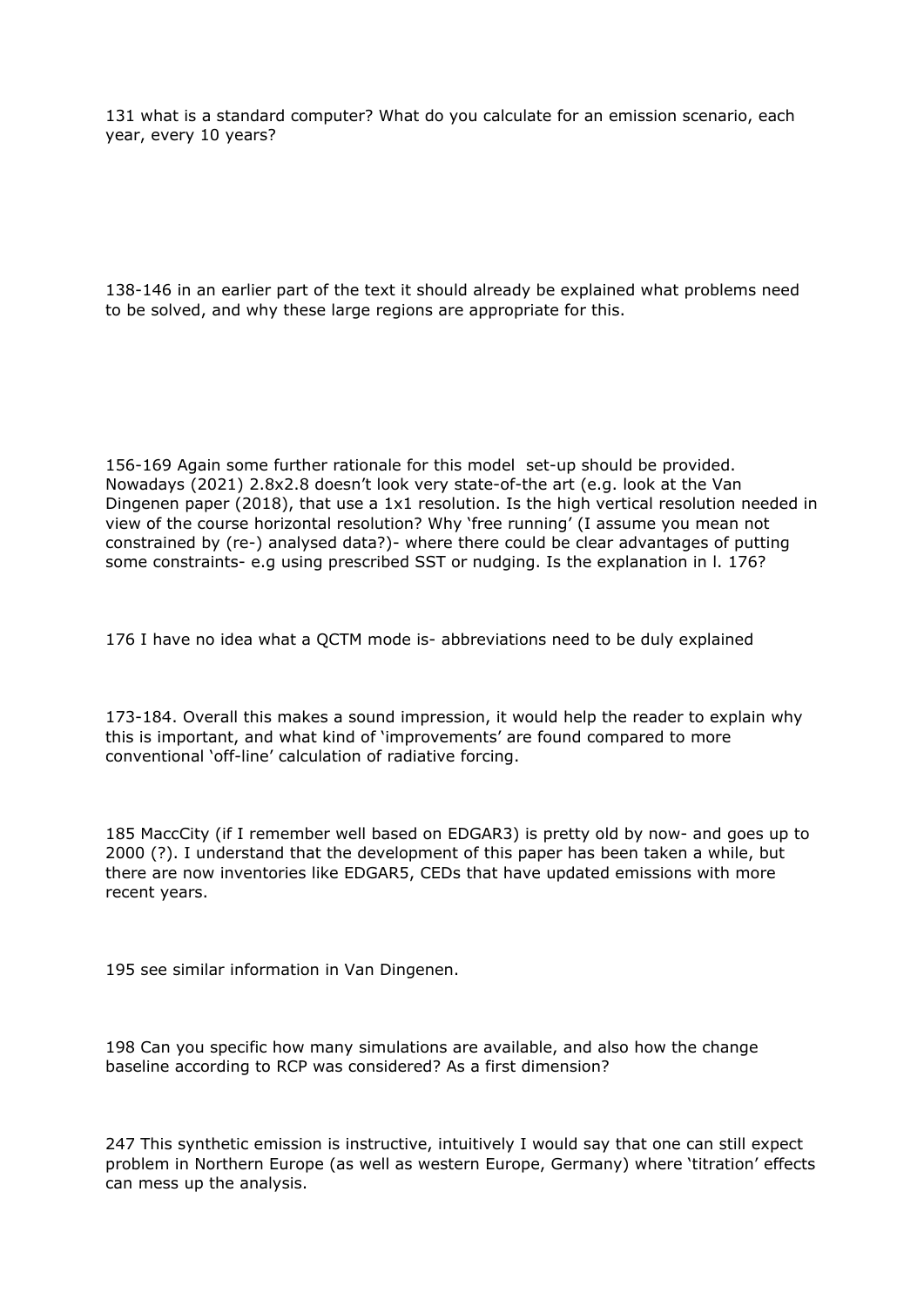250 What results are you talking about here? SARF globally for one year?

254 are you really discussing O3 or the O3 RF?

279 underestimation of what? I am not sure that 7 % deviation is 'very low', this could link to the specification section earlier

285 Clarify whether these are transient simulations, equilibrium or something else?

296 I think it is a bit confusing to the readers to call it a German emission scenario and consequently apply it to all of Europe. Can the authors expand on the 'robust' signal issue? Is this an apparent drawback of having a model unconstrained by analysed meteorology?

299 In view of the previous remarks: perhaps for this paper it is not very necessary to highlight the Germany case- it sounds a bit like a 'patch' to me.

300 Finally CH4. But what is done with this information?

322 3 years. Clarify if you mean 3 years from a transient simulation, or what?

393 'only' is normative language. 24 % seems high. How is it comparing gto the specs?

346-350 Indeed interesting, but unfortunately without explanation.

384 standard computer?